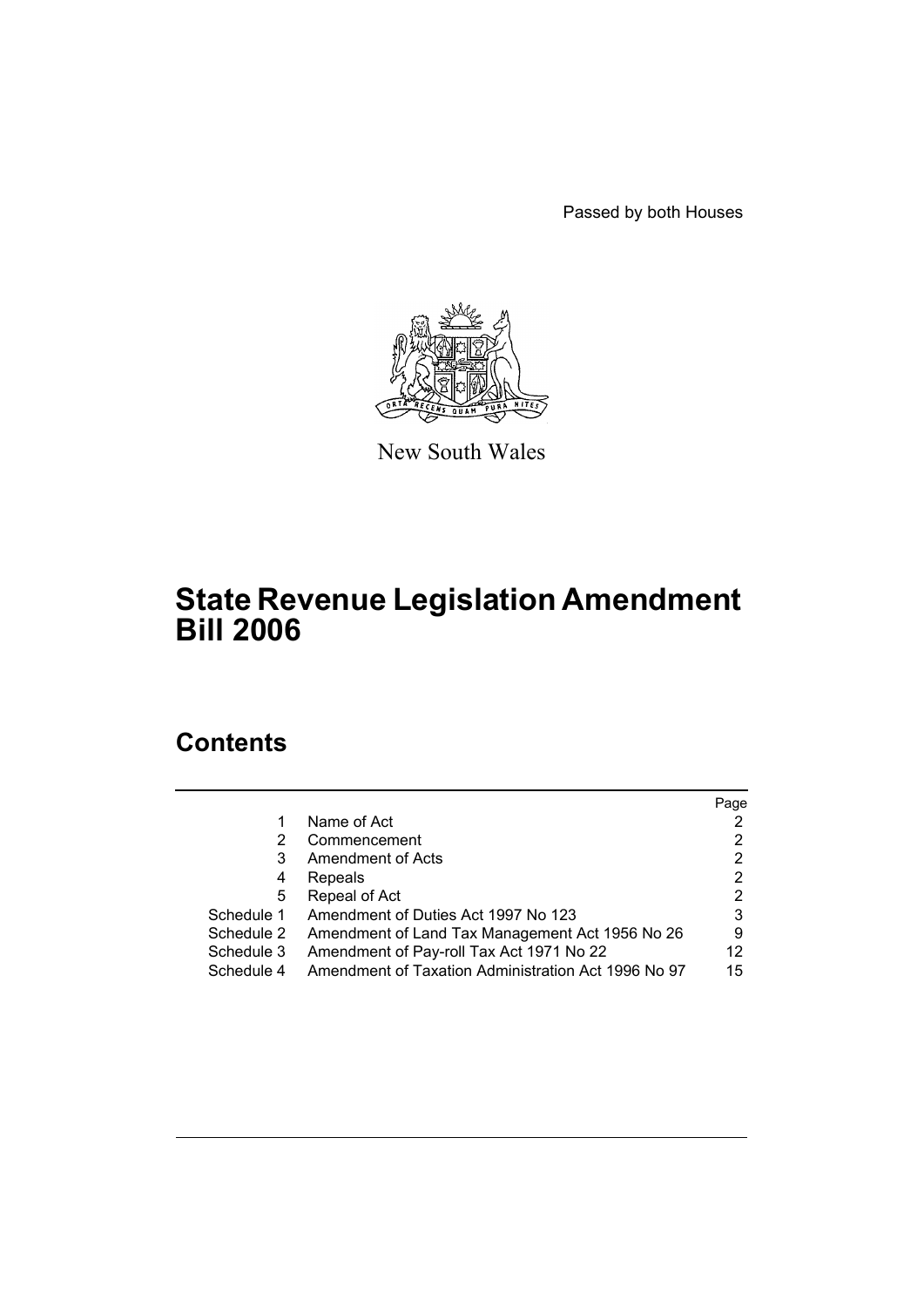*I certify that this PUBLIC BILL, which originated in the LEGISLATIVE ASSEMBLY, has finally passed the LEGISLATIVE COUNCIL and the LEGISLATIVE ASSEMBLY of NEW SOUTH WALES.*

> *Clerk of the Legislative Assembly. Legislative Assembly, Sydney, , 2006*



New South Wales

# **State Revenue Legislation Amendment Bill 2006**

Act No , 2006

An Act to make miscellaneous amendments to certain State revenue legislation; and for other purposes.

*I have examined this Bill, and find it to correspond in all respects with the Bill as finally passed by both Houses.*

*Chairman of Committees of the Legislative Assembly.*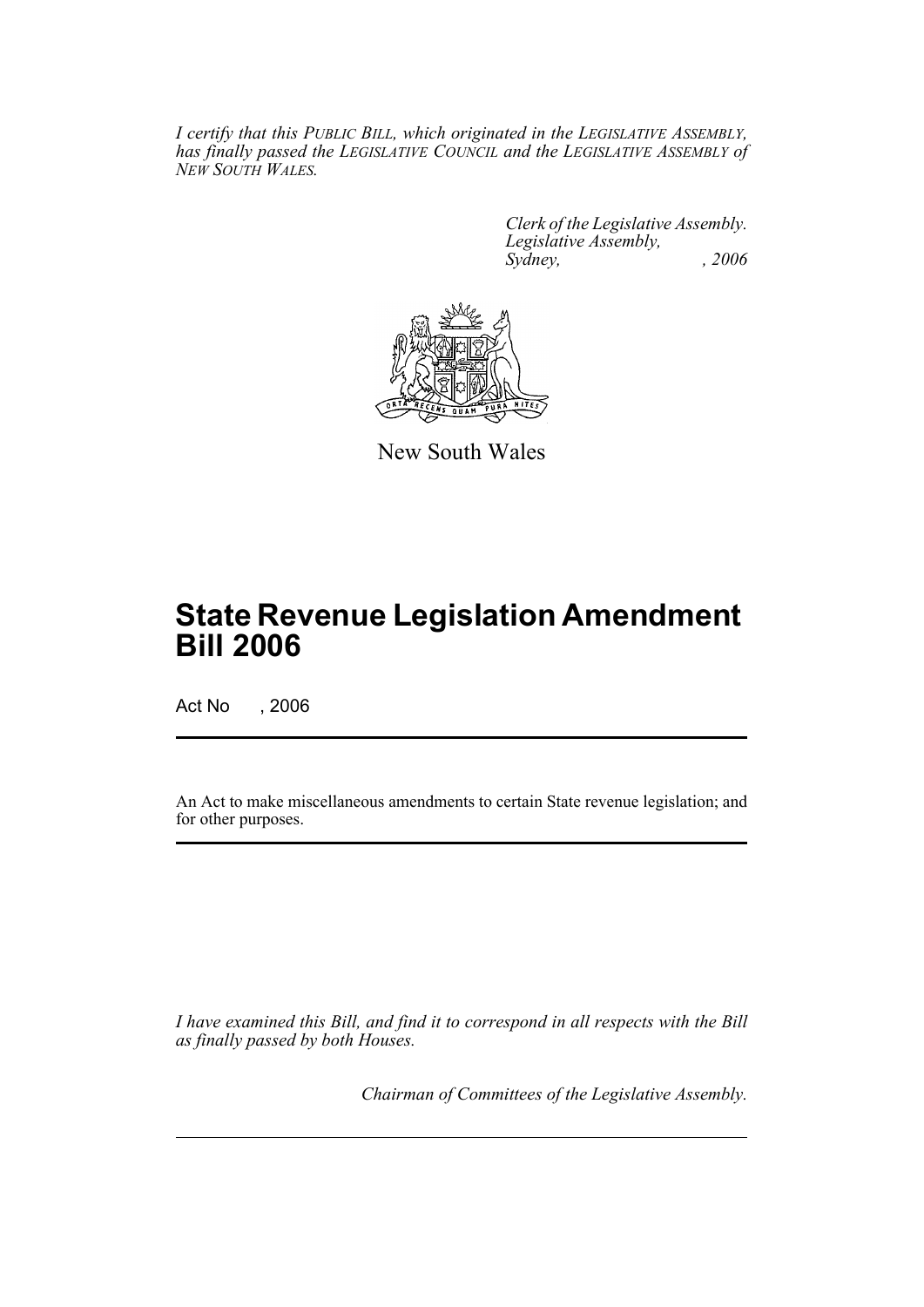### **The Legislature of New South Wales enacts:**

### **1 Name of Act**

This Act is the *State Revenue Legislation Amendment Act 2006*.

### **2 Commencement**

- (1) This Act commences on the date of assent, except as provided by subsection (2).
- (2) The following provisions commence, or are taken to have commenced, on the dates indicated:

Section 4—30 June 2006,

Schedule 1 [14]–[16] and [24]—15 November 2005,

Schedule 1 [19]–[22]—1 July 2006,

Schedule 2 [1], [2] and [4]–[7]—31 December 2006.

### **3 Amendment of Acts**

The Acts specified in Schedules 1–4 are amended as set out in those Schedules.

### **4 Repeals**

- (1) The *Petroleum Products Subsidy Act 1965* is repealed.
- (2) The *Petroleum Products Subsidy Regulation 1998* is repealed.

### **5 Repeal of Act**

- (1) This Act is repealed on the day following the day on which all of the provisions of this Act have commenced.
- (2) The repeal of this Act does not, because of the operation of section 30 of the *Interpretation Act 1987*, affect any amendment made by this Act.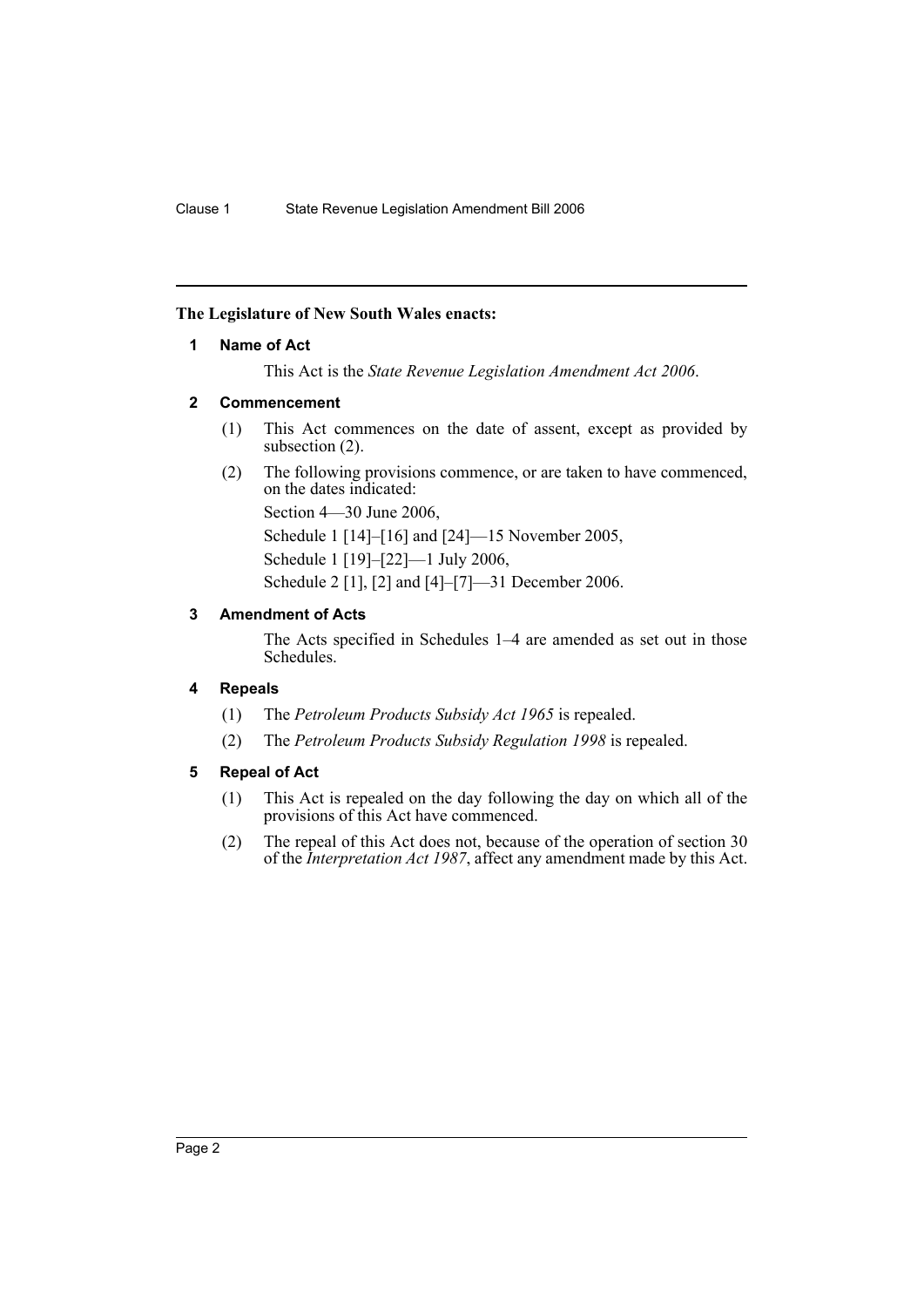Amendment of Duties Act 1997 No 123 Schedule 1

# **Schedule 1 Amendment of Duties Act 1997 No 123**

(Section 3)

**[1] Section 23 What is the "unencumbered value" of dutiable property?**

Insert after section 23 (3):

(4) Subsection (3) does not apply to improvements made to the land for or on behalf of the transferee by the transferor.

### **[2] Section 50A Cancelled transfers of dutiable property**

Omit section 50A (1) (b) and (c). Insert instead:

(b) the transfer was not cancelled to give effect to a subsale.

### **[3] Section 55 Property vested in an apparent purchaser**

Omit section 55 (1) (b). Insert instead:

- (b) a transfer of dutiable property from an apparent purchaser to the real purchaser if:
	- (i) the dutiable property is property, or part of property, vested in the apparent purchaser upon trust for the real purchaser, and
	- (ii) the real purchaser provided the money for the purchase of the dutiable property and for any improvements made to the dutiable property after the purchase.

### **[4] Section 55 (1A) and (1B)**

Insert after section 55 (1):

- (1A) For the purposes of subsection (1), money provided by a person other than the real purchaser is taken to have been provided by the real purchaser if the Chief Commissioner is satisfied that the money was provided as a loan and has been or will be repaid by the real purchaser.
- (1B) This section applies whether or not there has been a change in the legal description of the dutiable property between the purchase of the property by the apparent purchaser and the transfer to the real purchaser.

**Note.** For example, if the dutiable property is land, this section continues to apply if there is a change in the legal description of the dutiable property as a consequence of the subdivision of the land.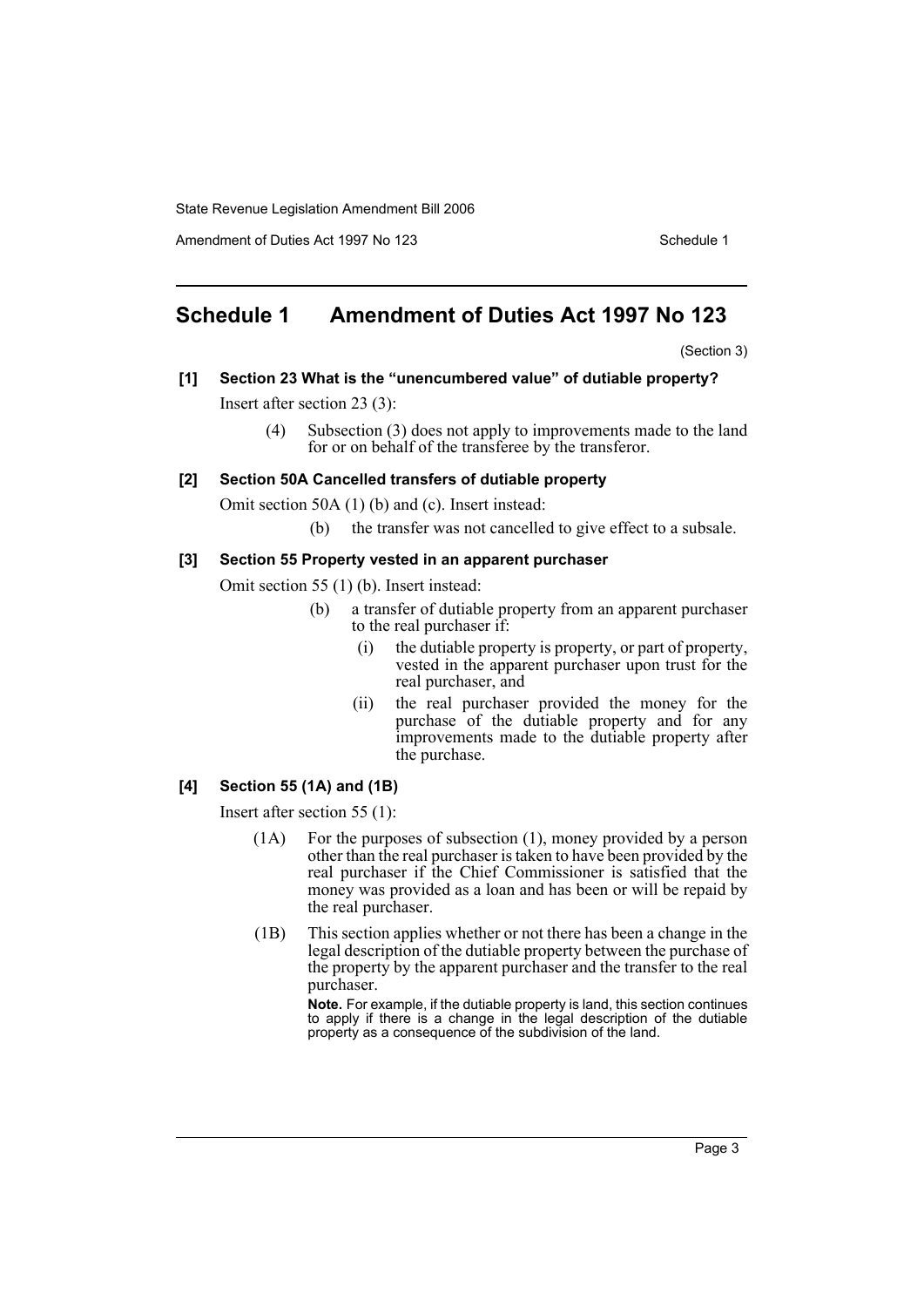Schedule 1 Amendment of Duties Act 1997 No 123

#### **[5] Section 71 Restrictions on eligibility—previous ownership of residential property or first home concession**

Omit section 71 (6). Insert instead:

- (6) Despite the other provisions of this section, the ownership at any time of another residential property, or a previous application under the scheme, may be disregarded if the Chief Commissioner is satisfied that:
	- (a) the other residential property owned by the purchaser or transferee is or was vested in the purchaser or transferee on trust, or as an executor under a will, or the application was made by the purchaser or transferee in his or her capacity as trustee or executor, or
	- (b) the purchaser or transferee who owns or owned the other residential property, or who has previously been a party to an application, is acquiring an interest in the property that is the subject of the application solely for the purpose of assisting the eligible persons under the scheme in financing the acquisition.

### **[6] Section 79 Determination of applications**

Omit the section.

### **[7] Section 92 Other provisions**

Omit "Sections 76 and 79 apply to this scheme in the same way as they apply" from section 92 (1).

Insert instead "Section 76 applies to this scheme in the same way as it applies".

### **[8] Section 93 The nature of the scheme**

Omit ", at the discretion of the Chief Commissioner,".

### **[9] Section 102 Determination of applications**

Omit section 102 (1).

### **[10] Section 163H Acquisition statements**

Omit "and whether it is an exempt transaction" from section 163H (2) (b).

### **[11] Section 163H (2) (e)–(h)**

Omit the paragraphs.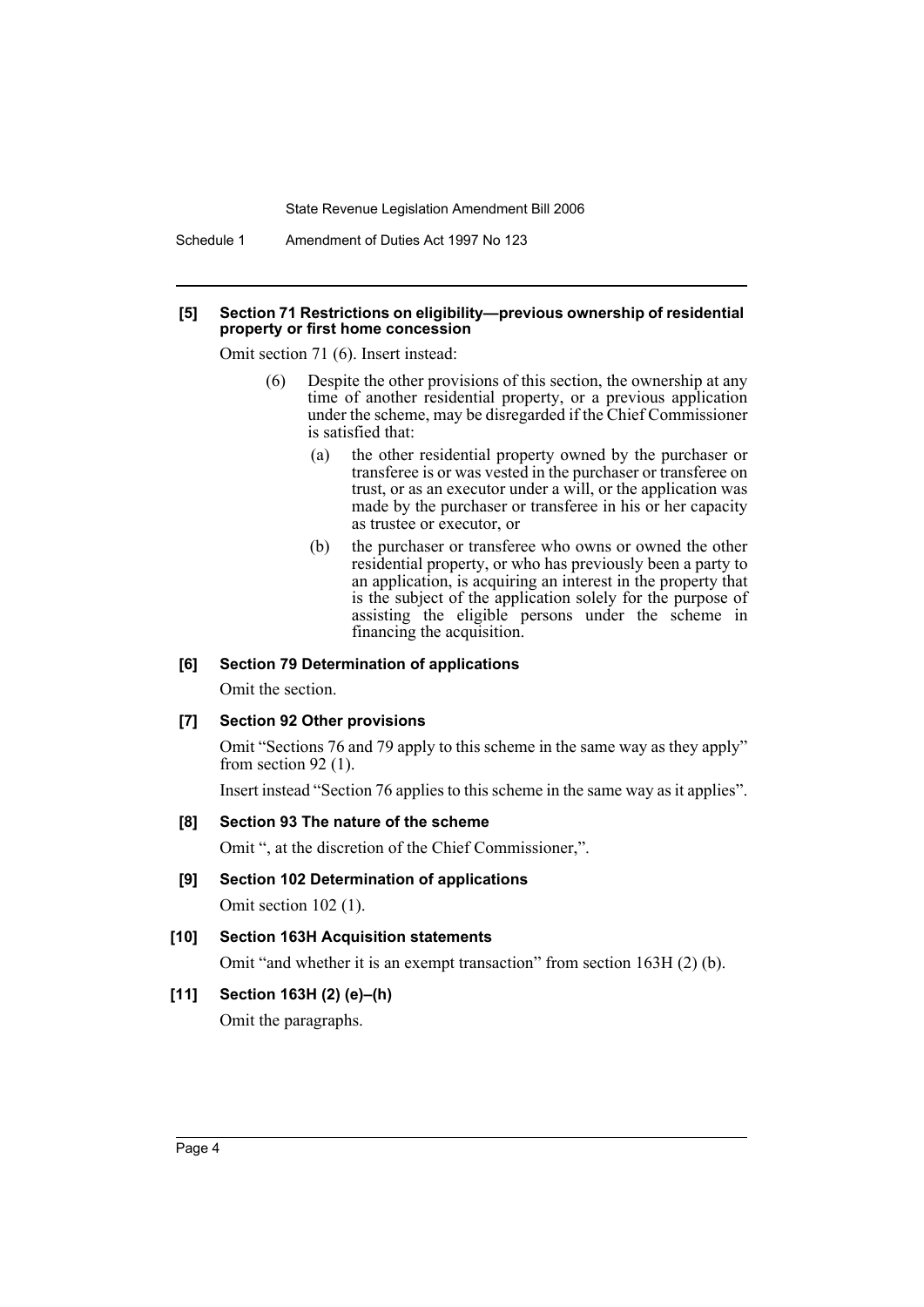Amendment of Duties Act 1997 No 123 Schedule 1

### **[12] Section 163H (3)**

Insert at the end of section 163H (before the note):

- If the acquisition is not an exempt transaction under Part 5, the acquisition statement must also contain the following information:
	- (a) the unencumbered value of all land holdings in New South Wales of the landholder as at the date of the relevant acquisition and as at the date of acquisition of each interest acquired in the landholder during the 3 years prior to the date of the relevant acquisition,
	- (b) the unencumbered value of the property of the landholder at the date of the relevant acquisition,
	- (c) the amount of duty paid under this Act or under a law of another Australian jurisdiction in respect of each earlier acquisition of an interest referred to in paragraph (a),
	- (d) such other information as the Chief Commissioner may require.

### **[13] Section 163ZY**

Omit the section. Insert instead:

### **163ZY Reporting requirements**

- (1) It is a condition of registration of a wholesale unit trust scheme under this Part that the responsible entity of the unit trust scheme provides to the Chief Commissioner, within 1 month after 30 June in each year (commencing with 30 June 2007), a report in an approved form containing particulars of the following in relation to the period of 12 months ending on that 30 June:
	- (a) any acquisition by a person of any interest in the wholesale unit trust scheme that would entitle the person, in the event of an immediate distribution of all the property of the unit trust scheme, to no less than 20% of the property distributed,
	- (b) any acquisition by a person of any interest in the wholesale unit trust scheme that, when aggregated with other interests the person has in the unit trust scheme, would entitle the person, in the event of an immediate distribution of all the property of the unit trust scheme, to no less than 20% of the property distributed.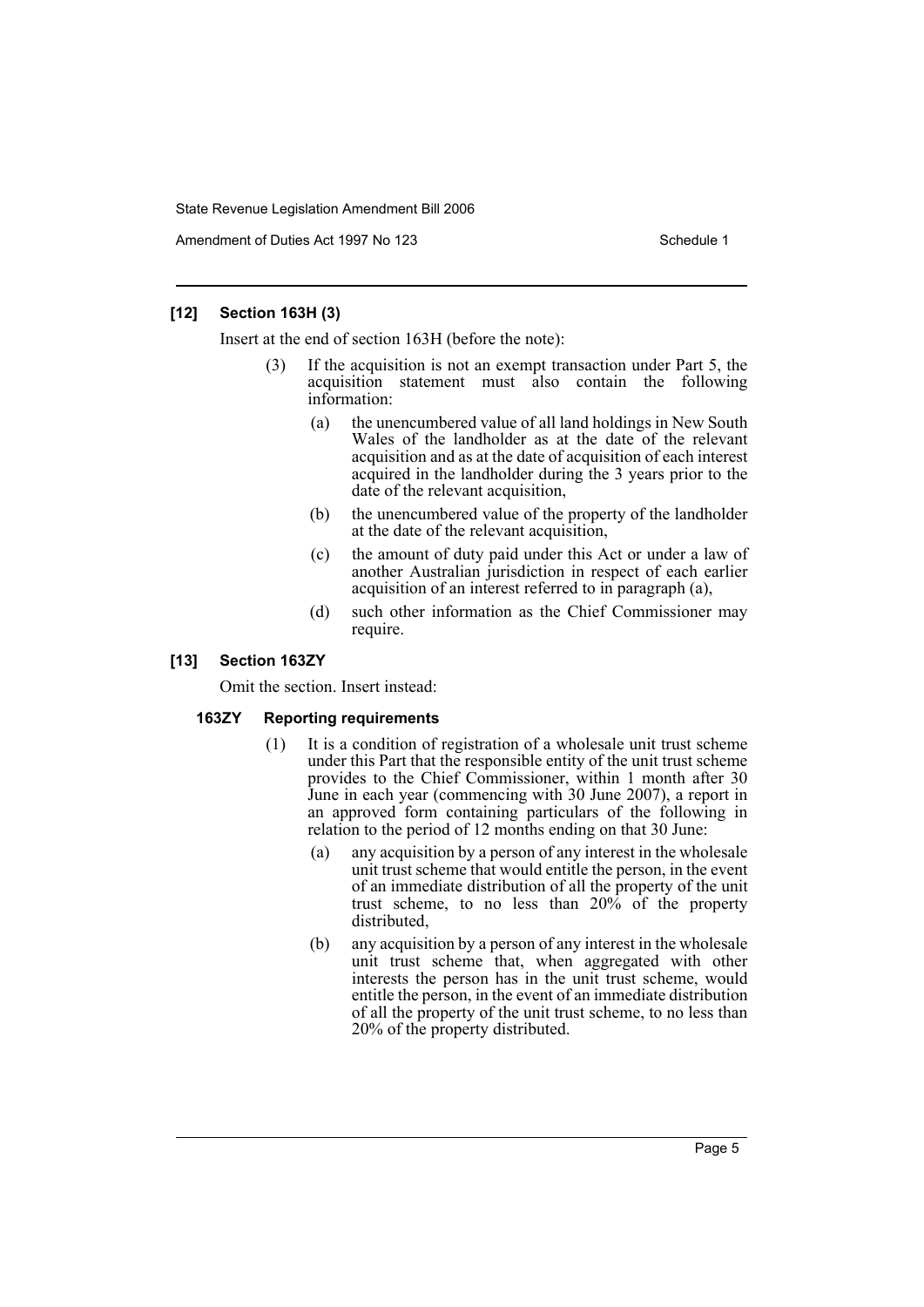Schedule 1 Amendment of Duties Act 1997 No 123

- (2) The Chief Commissioner may, as a condition of registration, impose other reporting requirements on the responsible entity of a registered unit trust scheme (whether or not a wholesale unit trust scheme).
- (3) Requirements may be imposed under subsection (2) at the time of registration or at any subsequent time by notice in writing to the responsible entity.

### **[14] Section 226 Payment of duty on mortgages associated with debenture issues**

Insert "or a collateral mortgage that secures the same money as is secured by a mortgage referred to in subsection (2)," after "subsection (2)," in section 226 (3B).

### **[15] Section 226 (3C) and (3CA)**

Omit section 226 (3C). Insert instead:

- (3C) For the purposes of the application of section 213 (2) to such a mortgage (and the application of section 218B to any collateral mortgage that secures the same money as the mortgage):
	- (a) the excess amount mentioned in section 213 (2) (c) is taken to be limited to the amount of the advance or further advance, and
	- (b) the mortgage is taken to have been duly stamped for the total of:
		- (i) the disclosed debenture amount, and
		- (ii) any advances or further advances made on or after the cut-off date in respect of which duty has been paid under this Chapter.
- (3CA) A mortgage executed before the cut-off date that is not liable to duty under subsection (2) and in respect of which no further advances have been made on or after the debenture concession closure date is taken, for the purposes of the application of section 218B to any collateral mortgage, to have been duly stamped.

### **[16] Section 226 (4A)**

Insert "on or after 1 January 1975 and" after "executed".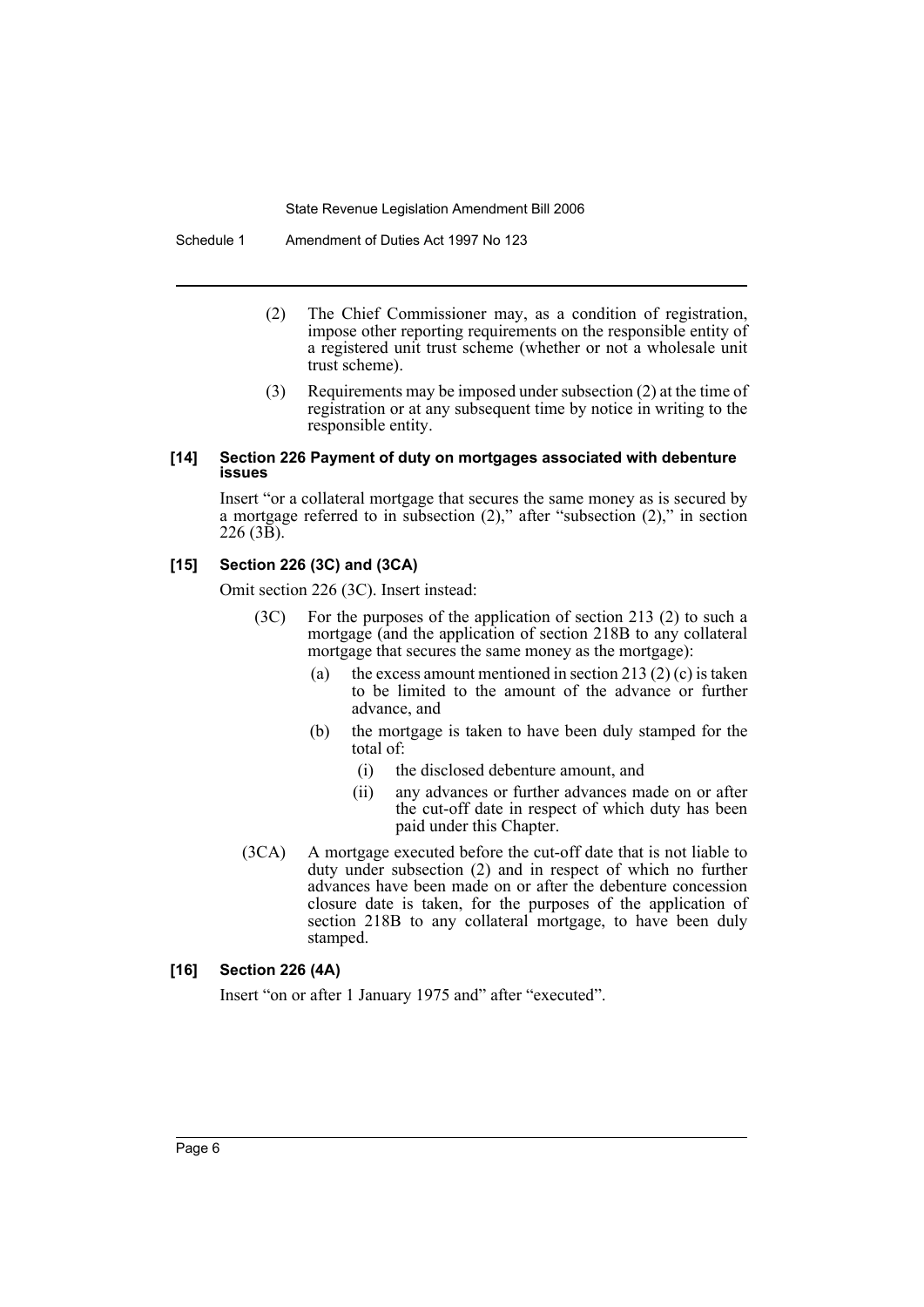Amendment of Duties Act 1997 No 123 Schedule 1

### **[17] Section 236 Circumstances in which duty is payable by the insured person**

Omit "an insurer (not being a registered insurer) or insurance intermediary" from section 236 (2).

Insert instead "the person who is not a registered insurer".

### **[18] Section 236 (5)**

Insert after section 236 (4) (before the note):

(5) In this section:

*premium* means any amount paid in connection with insurance to a person who is not a registered insurer that would be a premium under this Part if the person to whom it was paid was a registered insurer.

### **[19] Section 243 What duty is payable?**

Insert ", other than a group term insurance policy," after "term insurance policy" in section 243 (2).

### **[20] Section 243 (2A)**

Insert after section 243 (2):

### (2A) **Group term insurance policies**

The amount of duty chargeable on a group term insurance policy is:

- (a) 5% of the first year's premium on the policy, and
- (b) 5% of the amount of the premium (if any) payable in any succeeding year in respect of each additional life covered by the insurance policy (that is, each life that was not covered during the previous year).

### **[21] Section 243 (5)**

Insert after section 243 (4):

(5) In this section:

*group term insurance policy* means a term insurance policy that applies in respect of the lives of a specified group of persons, being a group the membership of which may change during the term of the policy.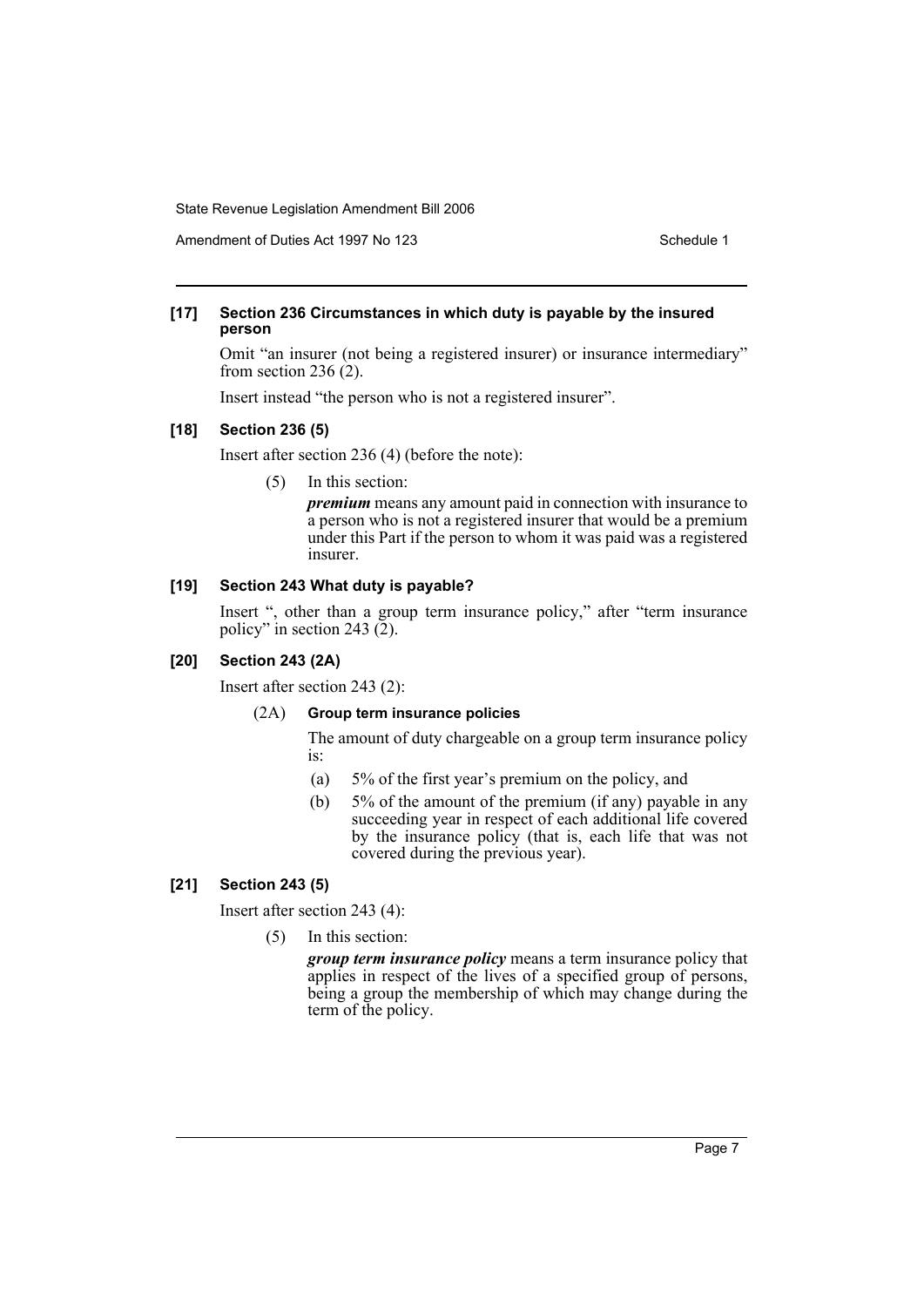Schedule 1 Amendment of Duties Act 1997 No 123

### **[22] Section 253 Monthly returns and payment of duty**

Omit section 253 (a) (v). Insert instead:

(v) the total amount of all first year's premiums for temporary or term life insurance received by or on behalf of the registered insurer in the preceding month, and all additional premiums referred to in section 243 (2A) (b) (other than premiums for insurance that is exempt from  $d$ uty by Part 5), and

### **[23] Schedule 1 Savings, transitional and other provisions**

Insert at the end of clause 1 (1):

*State Revenue Legislation Amendment Act 2006*

### **[24] Schedule 1, clause 57**

Insert "Accordingly, section 226, as in force immediately before the debenture concession closure date, continues to have effect in relation to those advances or further advances." after "closure date." in clause 57 (1).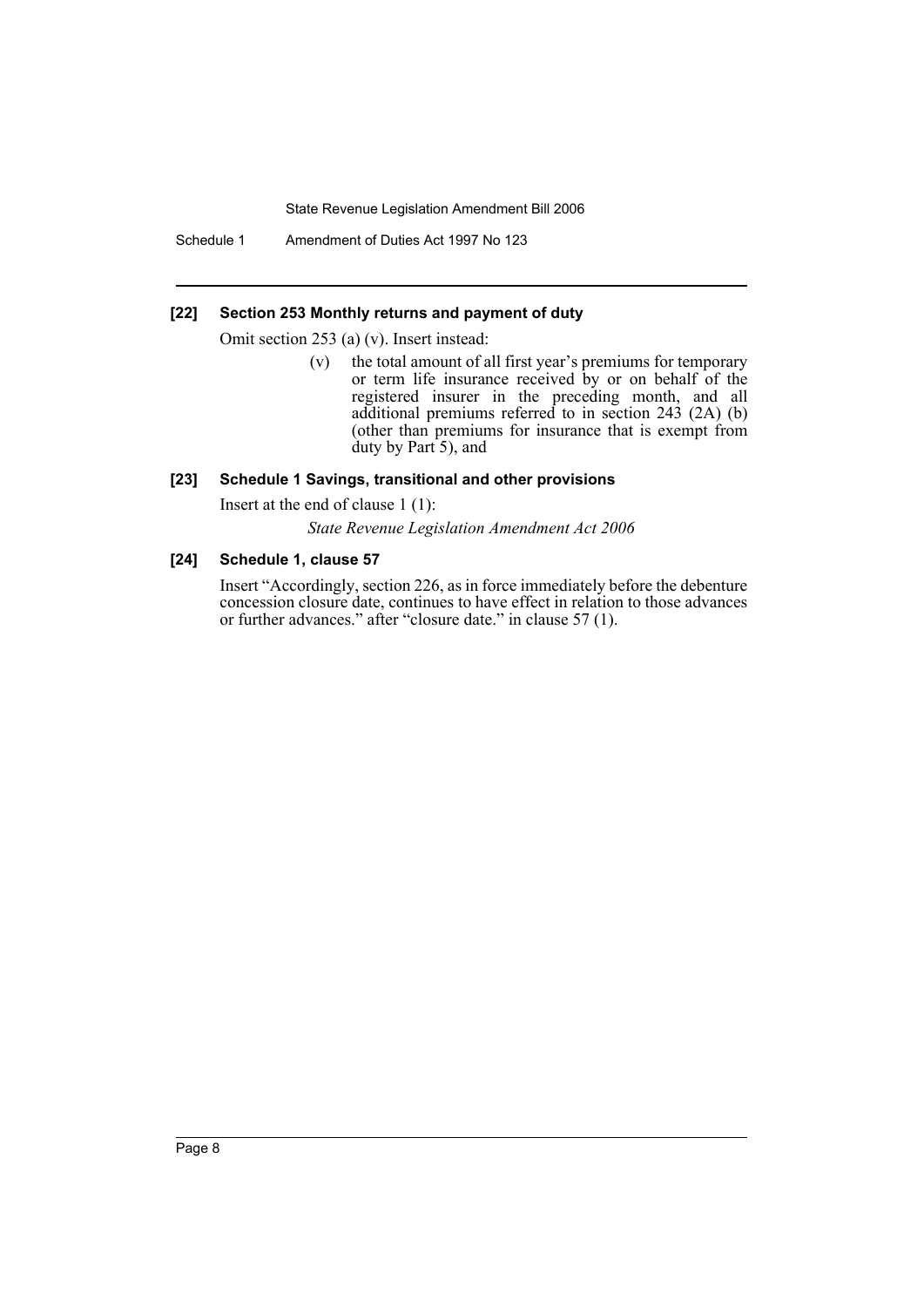Amendment of Land Tax Management Act 1956 No 26 Schedule 2

# **Schedule 2 Amendment of Land Tax Management Act 1956 No 26**

(Section 3)

# **[1] Section 10S Tax liability in respect of certain housing schemes** Omit the definition of *eligible owner* from section 10S (1).

## **[2] Section 10S (2) and (3)**

Omit section 10S (2)–(4). Insert instead:

- (2) Land is exempt from taxation under this Act if the land is eligible land.
- (3) This section applies in respect of the year commencing 1 January 2006 and any succeeding year.

### **[3] Schedule 1A Principal place of residence exemption**

Insert after clause 2 (4):

(5) The principal place of residence exemption is subject to the restrictions set out in Part 4.

#### **[4] Schedule 1A, clause 8**

Insert after clause 8 (3):

- (4) Any period during which a person is in full time care is not to be counted toward the maximum period referred to in subclause (2). Accordingly, a person who is in full time care may continue to be taken to use and occupy his or her former residence as his or her principal place of residence during any period in which he or she is in full time care.
- (5) For the purposes of this clause, a person is in *full time care* during any period in which the person:
	- (a) resides at a hospital or mental hospital as a patient of the hospital, or
	- (b) resides at an aged care establishment (within the meaning of section 10R) while being provided with residential care, or respite care, or
	- (c) resides with another person (a *carer*) who is eligible for a carer payment under the *Social Security Act 1991* of the Commonwealth because the carer provides care to the person.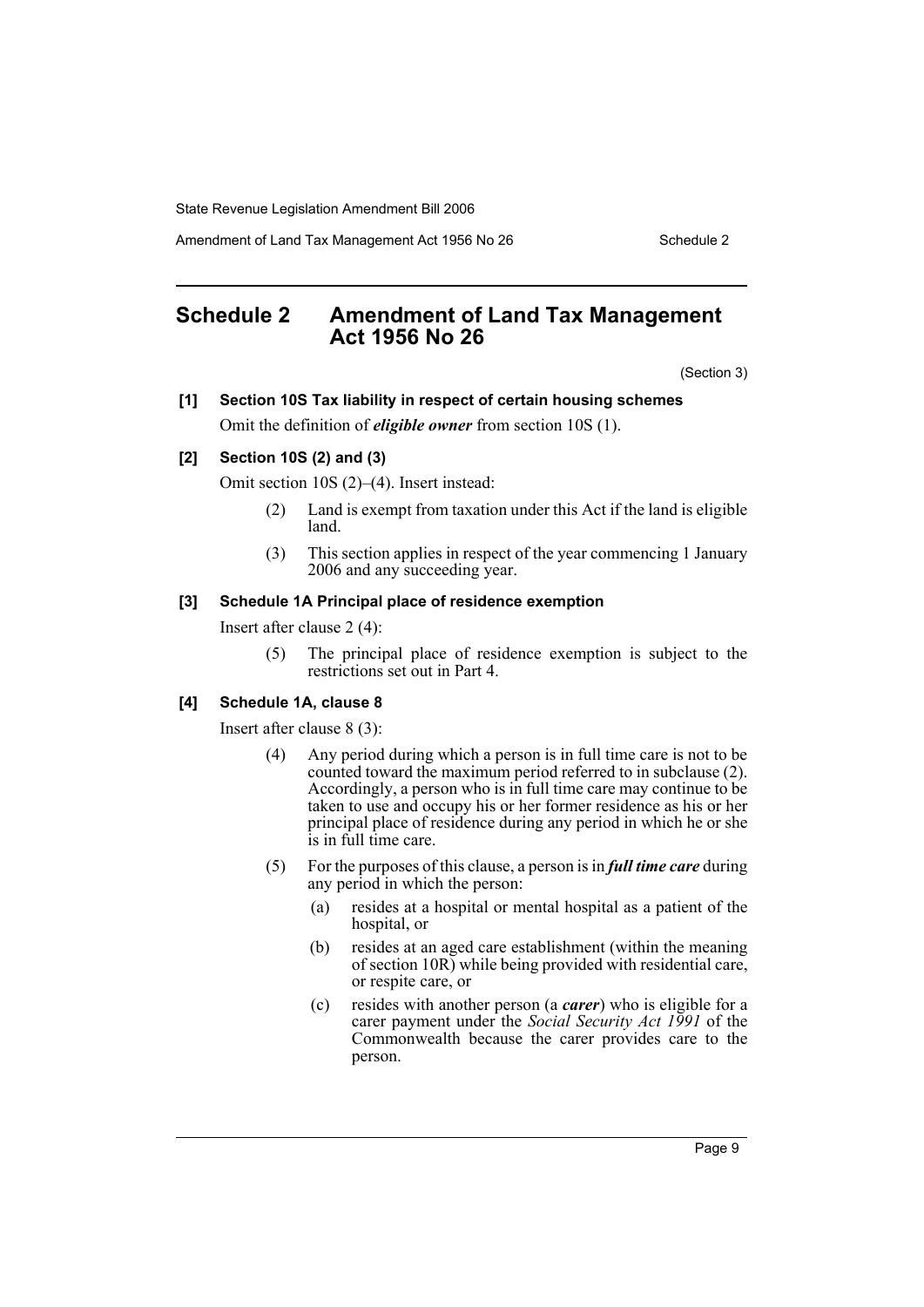Schedule 2 Amendment of Land Tax Management Act 1956 No 26

### **[5] Schedule 1A, clause 8 (9)**

Insert after clause 8 (8):

(9) In this clause:

*hospital* means an institution at which relief is given to sick or injured people through the provision of care or treatment.

*mental hospital* means an institution conducted principally for the treatment of mentally ill persons, and includes a hospital within the meaning of the *Mental Health Act 1990*.

#### **[6] Schedule 1A, clause 9**

Omit clause 9 (2) and (3). Insert instead:

- (2) Subclause (1) operates only until whichever of the following happens first:
	- (a) a period of 12 months expires after the date of the deceased person's death,
	- (b) the land is transferred to any person (other than the deceased person's personal representative, or a beneficiary of the deceased person's estate).
- (3) The Chief Commissioner may extend (and further extend) the period of 12 months referred to in subclause (2) (a) if:
	- (a) the land has not been leased to any person since the date of the deceased person's death, and
	- (b) the land has not been transferred to any person (other than the deceased person's personal representative), and
	- (c) the Chief Commissioner is satisfied that:
		- (i) a person is using and occupying the land as his or her principal place of residence, and
		- (ii) that person is likely to be a person in whom the deceased's interest in the land vests pursuant to the administration of the deceased's estate.

### **[7] Schedule 1A, clause 10**

Insert "or with the permission of any other person to whom the land is transferred following that death" after "conferred by the will of that owner" in paragraph (b).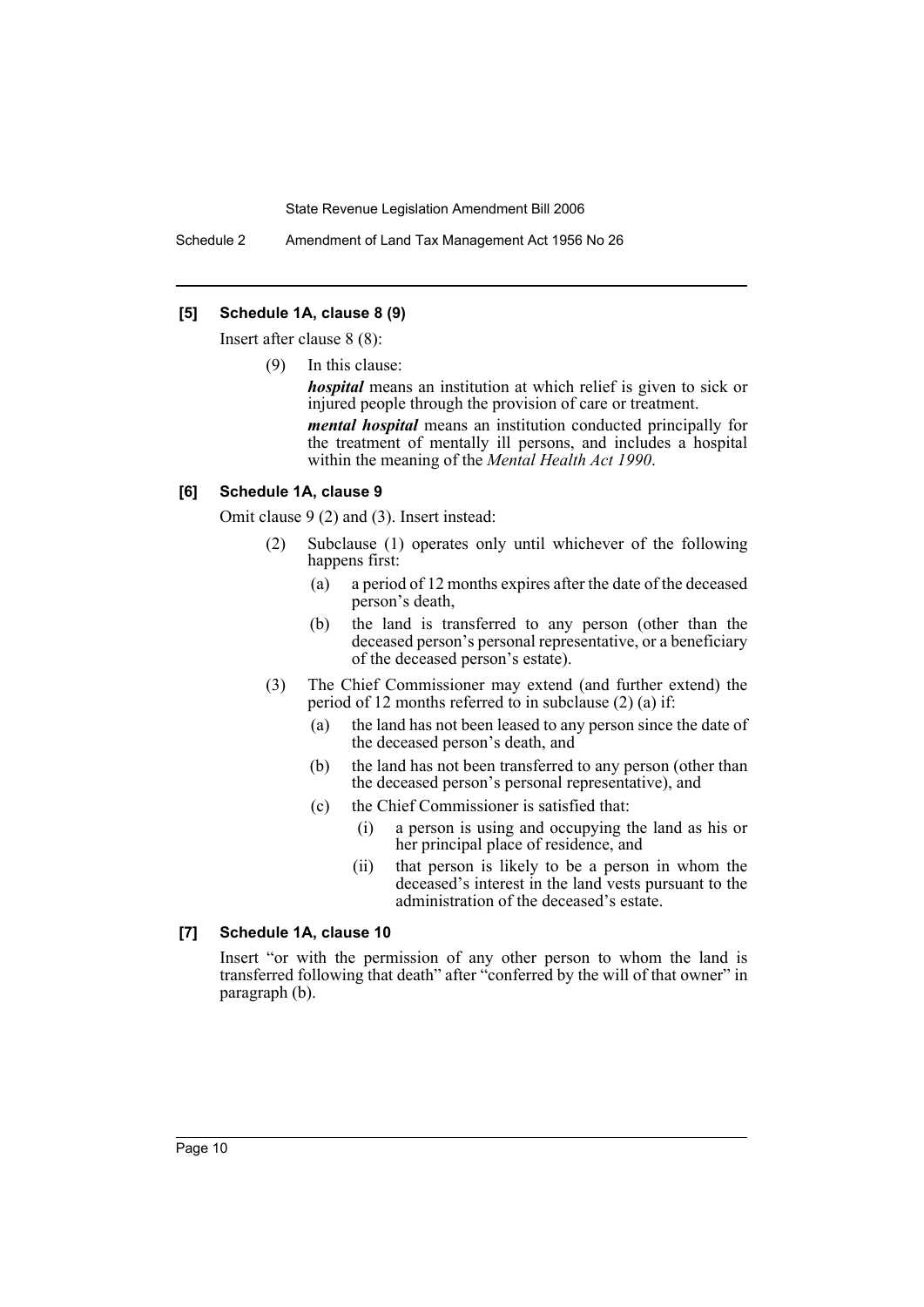# Amendment of Land Tax Management Act 1956 No 26 Schedule 2

### **[8] Schedule 1A, clause 11**

Omit "the land is owned by a company, unless the land is owned" from clause 11 (1) (a).

Insert instead "the land is owned, or jointly owned, by a company, unless the land is owned or jointly owned".

### **[9] Schedule 1A, clause 11 (6)**

Insert after clause 11 (5):

(6) This clause does not prevent the principal place of residence exemption applying to land owned by a company if a provision of this Act deems a natural person to be the owner of the land, to the exclusion of the company.

**Note.** Section 21A provides that a company title unit is not to be regarded as being owned by the company in which the relevant shares are held. Section 26 provides for circumstances in which a purchaser or vendor of land (including a company purchaser or vendor) is to be regarded as the owner of the land when the purchase is not complete.

### **[10] Schedule 2 Savings and transitional provisions**

Insert at the end of clause 1A (1):

*State Revenue Legislation Amendment Act 2006*

### **[11] Schedule 2, Part 18**

Insert at after Part 17:

# **Part 18 Provisions consequent on enactment of State Revenue Legislation Amendment Act 2006**

### **39 Application of amendments**

- (1) Section 10S, as in force immediately before the amendments made by the *State Revenue Legislation Amendment Act 2006*, continues to apply in respect of the land tax payable in the year commencing 1 January 1991 or any subsequent year before the year commencing 1 January 2006.
- (2) The amendments made to clauses 9 and 10 of Schedule 1A by the *State Revenue Legislation Amendment Act 2006* apply to the assessment of liability for land tax payable in the year commencing 1 January 2007 or any subsequent year, even if the owner of the land died before the commencement of the amendments.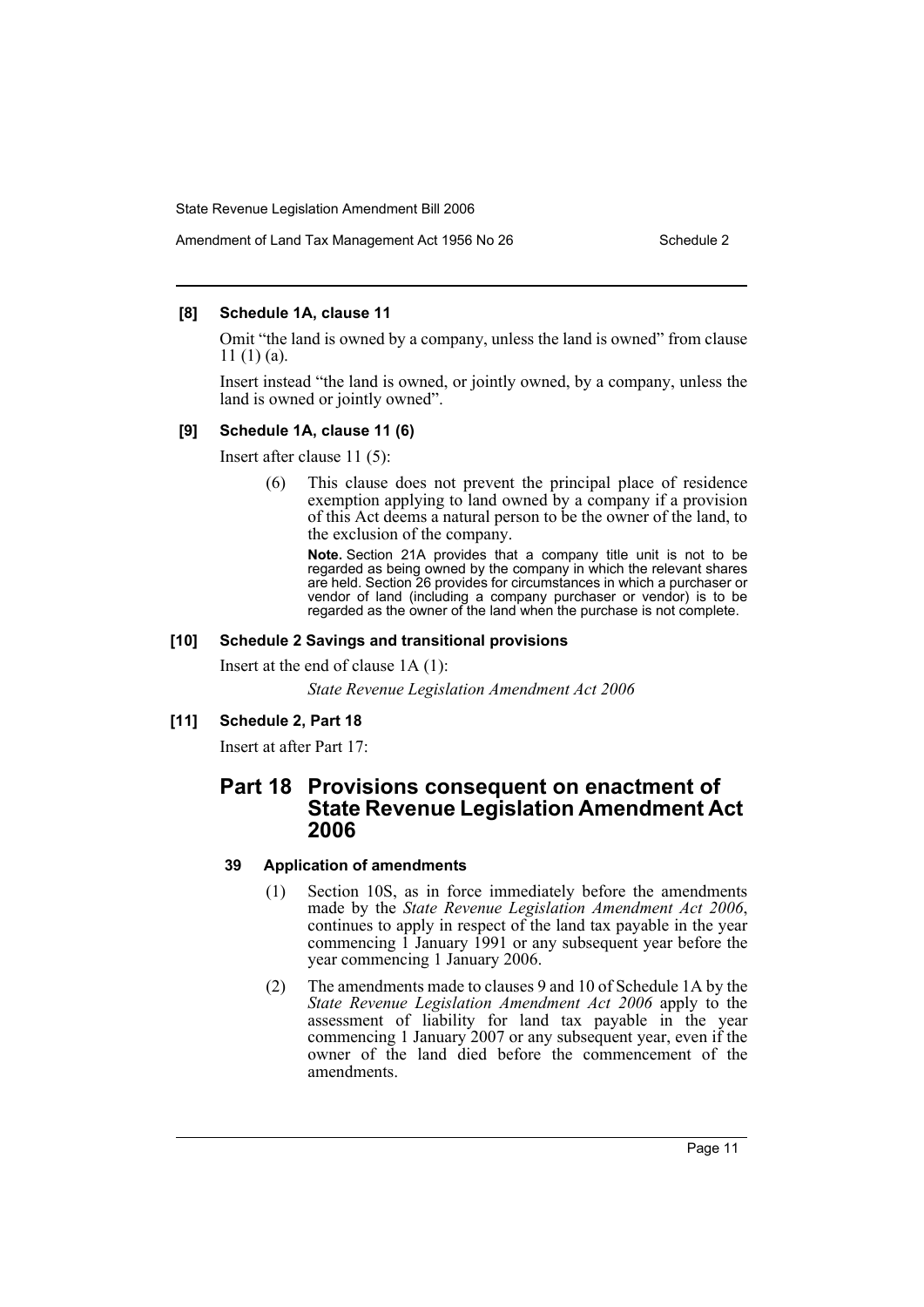Schedule 3 Amendment of Pay-roll Tax Act 1971 No 22

# **Schedule 3 Amendment of Pay-roll Tax Act 1971 No 22**

(Section 3)

### **[1] Section 3AD Inclusion of grant of shares and options as wages**

Omit section 3AD (3) and (4). Insert instead:

- (3) For the purposes of this section, the *relevant day* is the date on which the share or option is granted to the employee, or the vesting date, whichever date the employer elects to treat as the date on which the wages are paid or payable.
- (4) A share or option is *granted* to a person in the following circumstances:
	- (a) in the case of a share—if the person acquires the share (within the meaning of section 139G of the *Income Tax Assessment Act 1936* of the Commonwealth) or in the circumstances prescribed by the regulations,
	- (b) in the case of an option—if the person acquires a right (within the meaning of section 139G of the *Income Tax Assessment Act 1936* of the Commonwealth) to the share to which the option relates or in the circumstances prescribed by the regulations.
- (4A) The *vesting date* in respect of a share is the date on which the share vests in the employee (that is, when any conditions applying to the grant of the share have been met and the employee's legal or beneficial interest in the share cannot be rescinded).

### **[2] Section 3AD (5) (b)**

Omit the paragraph. Insert instead:

(b) the date on which the employee exercises a right under the option to have the share the subject of the option transferred to, allotted to or vest in him or her.

### **[3] Section 3AD (6)**

Omit "an option", "the option" and "that option" wherever occurring.

Insert instead "a share or an option", "the share or option" and "that share or option" respectively.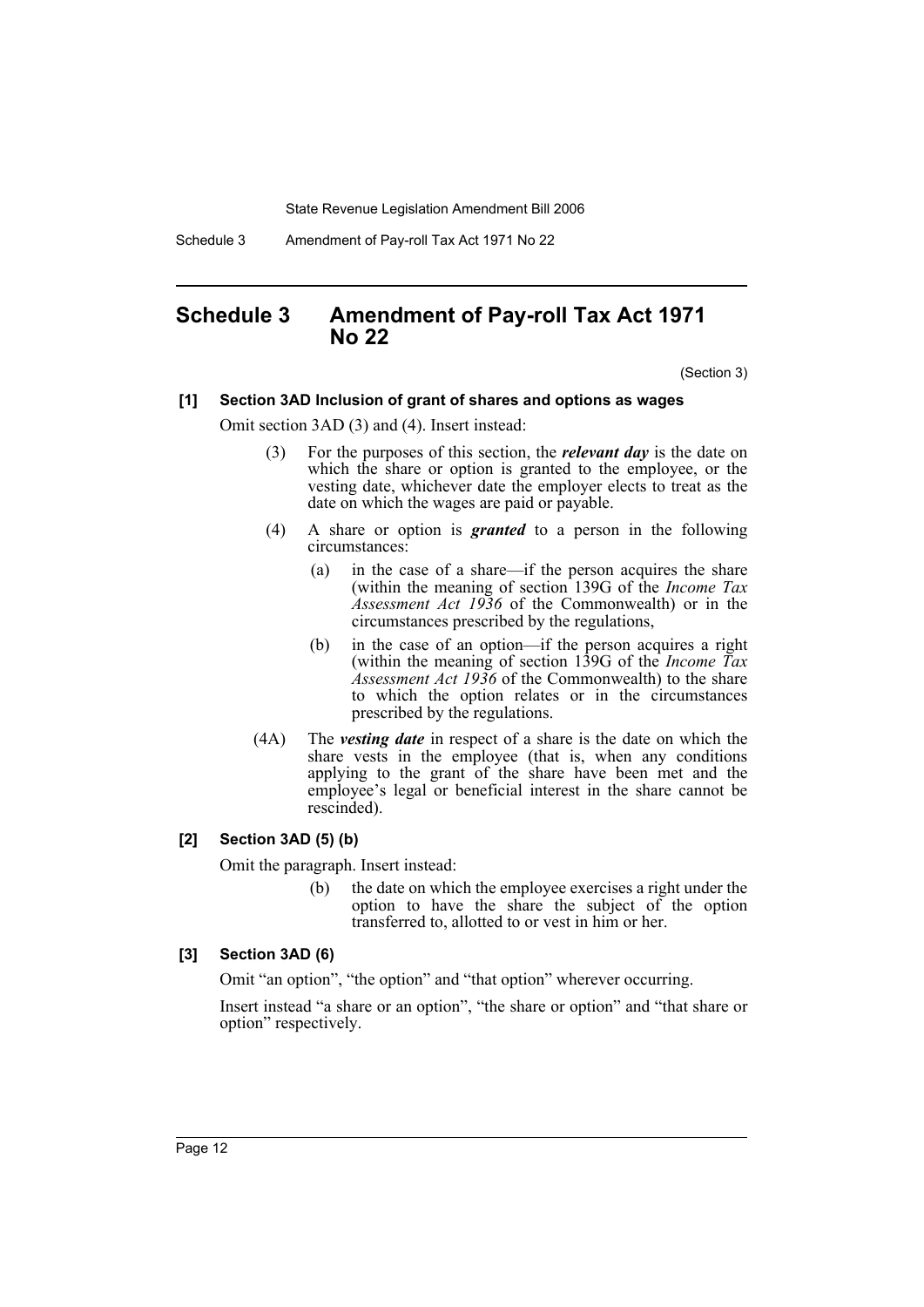Amendment of Pay-roll Tax Act 1971 No 22 Schedule 3

### **[4] Section 3AD (6A)**

Insert after section 3AD (6):

- (6A) If the grant of a share or option is withdrawn, cancelled or exchanged before the vesting date for any valuable consideration (other than the grant of other shares or options), the following provisions apply:
	- (a) the date of withdrawal, cancellation or exchange is taken to be the vesting date of the share or option,
	- (b) the market value of the share or option, on the vesting date, is taken to be the amount of the valuable consideration (and, accordingly, that amount is the amount paid or payable as wages on that date).

### **[5] Section 3AD (7)**

Omit the subsection. Insert instead:

(7) If an employer grants a share or an option to an employee and the value of the grant of the share or option is nil or, if the employer were to elect to treat the date of grant as the relevant day, the wages constituted by the grant would not be liable to pay-roll tax, the employer is taken to have elected to treat the wages constituted by the grant of that share or option as being paid or payable on the date on which the share or option was granted.

### **[6] Section 3AD (8)**

Omit "by the employer".

## **[7] Section 3AE Value of shares and options**

Omit "for the grant of" from section 3AE (1).

Insert instead "in respect of".

# **[8] Section 3AE (3A)**

Insert after section 3AE (3):

(3A) Section 9 does not apply to the grant of a share or option that constitutes wages, even if it constitutes a fringe benefit.

## **[9] Schedule 6 Savings, transitional and other provisions**

Insert at the end of clause 1 (1):

*State Revenue Legislation Amendment Act 2006*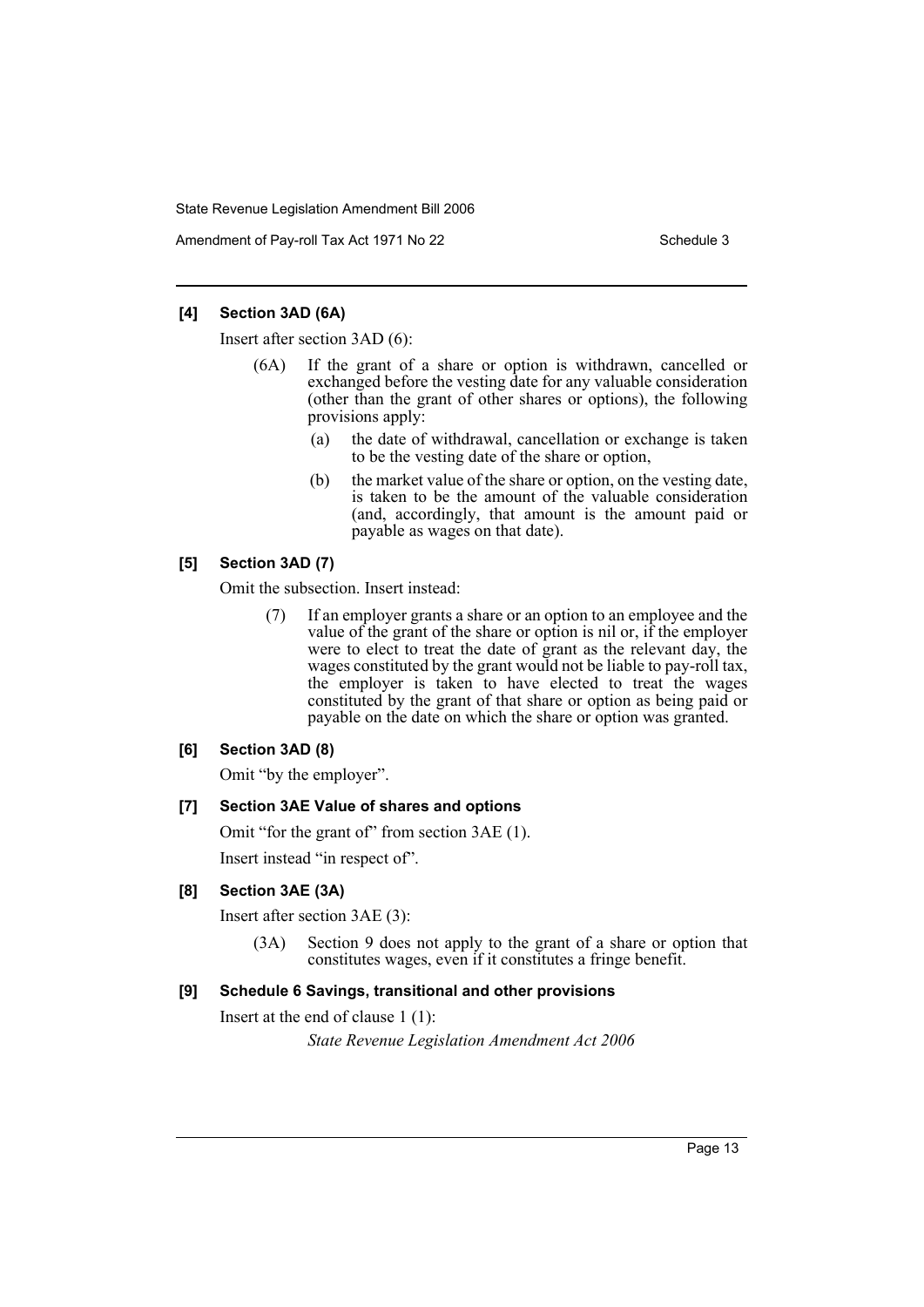Schedule 3 Amendment of Pay-roll Tax Act 1971 No 22

### **[10] Schedule 6, Part 12**

Insert after Part 11:

# **Part 12 Provisions consequent on enactment of State Revenue Legislation Amendment Act 2006**

### **21 Amendments relating to employee share schemes**

- (1) The employee share scheme amendments have effect as if those amendments had commenced on 1 July 2005, subject to this clause.
- (2) An employer who included the grant of a share in the taxable wages for the employer for the financial year commencing 1 July 2005 is taken to have elected to treat the grant date of the share as the date on which the wages constituted by the grant of that share are paid or payable.
- (3) Liability for pay-roll tax in respect of any shares or options granted by an employer on or after 1 July 2003, but before 1 July 2005, is to be determined in accordance with this Act as amended by the employee share scheme amendments, if the employer so elects.
- (4) Anything done or omitted to be done on or after 1 July 2003 and before the date of assent to the *State Revenue Legislation Amendment Act 2006*, that would have been validly done or omitted if the employee share scheme amendments had been in force at the time that it was done or omitted, is taken to have been validly done or omitted.
- (5) In this clause:

*employee share scheme amendments* means the amendments made to sections 3AD and 3AE by the *State Revenue Legislation Amendment Act 2006*.